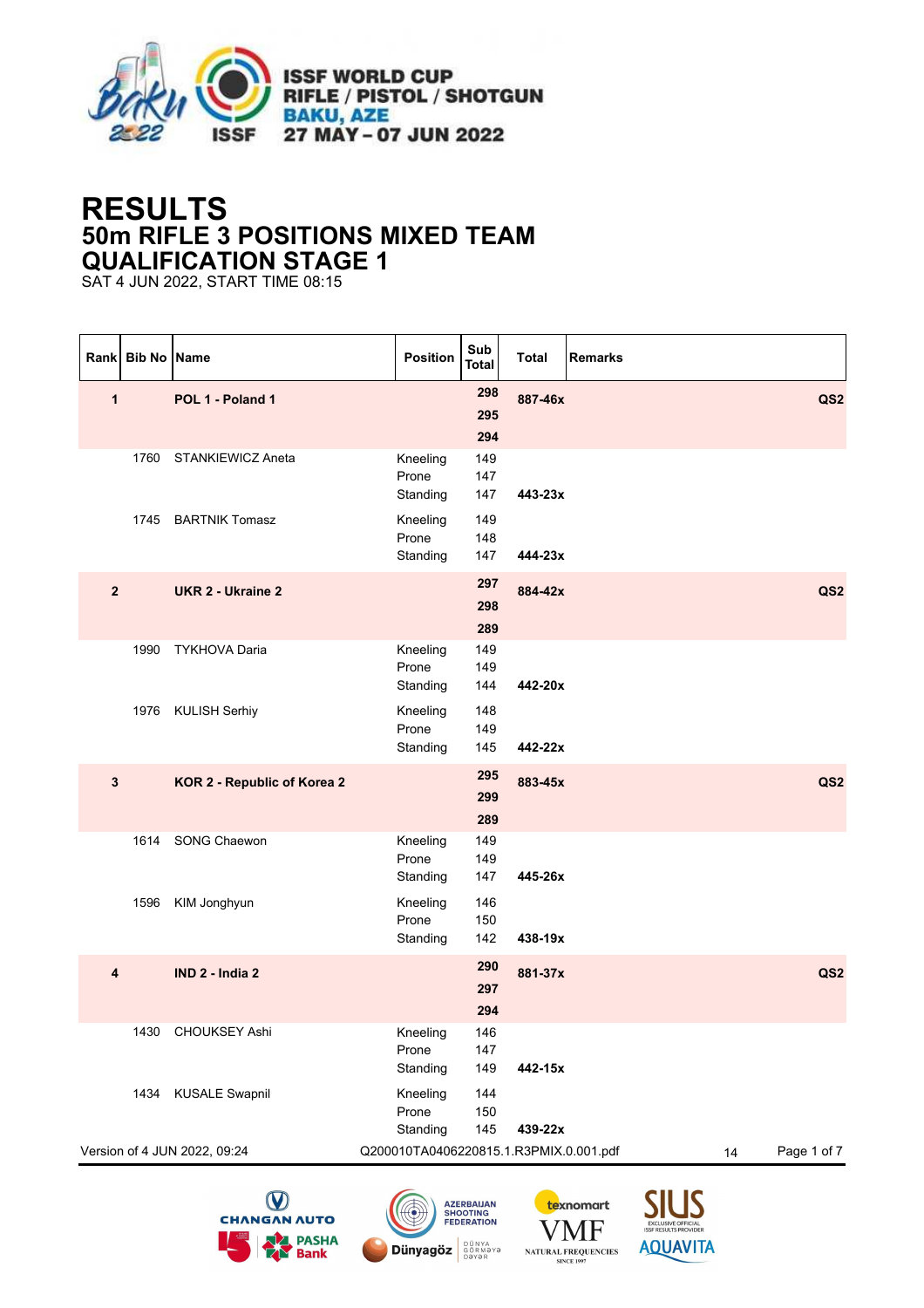|                | Rank Bib No Name |                                    | <b>Position</b>               | Sub<br><b>Total</b> | <b>Total</b> | <b>Remarks</b>  |
|----------------|------------------|------------------------------------|-------------------------------|---------------------|--------------|-----------------|
| 5              |                  | KOR 1 - Republic of Korea 1        |                               | 295<br>295<br>289   | 879-49x      | QS <sub>2</sub> |
|                |                  | 1604 LEE Eunseo                    | Kneeling<br>Prone<br>Standing | 148<br>149<br>146   | 443-28x      |                 |
|                | 1600             | <b>KIM Sangdo</b>                  | Kneeling<br>Prone<br>Standing | 147<br>146<br>143   | 436-21x      |                 |
| 6              |                  | THA 1 - Thailand 1                 |                               | 294<br>297<br>288   | 879-48x      | QS <sub>2</sub> |
|                |                  | 1899 CHOTPHIBUNSIN Thanyalak       | Kneeling<br>Prone<br>Standing | 146<br>147<br>143   | 436-22x      |                 |
|                |                  | 1916 TORTUNGPANICH Napis           | Kneeling<br>Prone<br>Standing | 148<br>150<br>145   | 443-26x      |                 |
| $\overline{7}$ |                  | IND 1 - India 1                    |                               | 288<br>299<br>292   | 879-42x      | QS2             |
|                | 1436             | MOUDGIL Anjum                      | Kneeling<br>Prone<br>Standing | 144<br>149<br>146   | 439-21x      |                 |
|                |                  | 1433 KUMAR Deepak                  | Kneeling<br>Prone<br>Standing | 144<br>150<br>146   | 440-21x      |                 |
| 8              |                  | CRO 1 - Croatia 1                  |                               | 290<br>297<br>289   | 876-45x      | QS <sub>2</sub> |
|                |                  | 1211 ZELJKOVIC Marta               | Kneeling<br>Prone<br>Standing | 144<br>148<br>141   | 433-18x      |                 |
|                | 1208             | <b>MARICIC Miran</b>               | Kneeling<br>Prone<br>Standing | 146<br>149<br>148   | 443-27x      |                 |
| 9              |                  | IRI 1 - Islamic Republic of Iran 1 |                               | 292<br>292<br>291   | 875-36x      |                 |
|                | 1456             | KARAMZADEH Fatemeh                 | Kneeling<br>Prone<br>Standing | 146<br>148<br>146   | 440-21x      |                 |
|                | 1465             | SEDAGHAT Mahyar                    | Kneeling<br>Prone<br>Standing | 146<br>144<br>145   | 435-15x      |                 |

Version of 4 JUN 2022, 09:24 Q200010TA0406220815.1.R3PMIX.0.001.pdf 14 Page 2 of 7SIUS<br>EXCLUSIVE OFFICIAL<br>ISSE RESULTS PROVIDER **CHANGAN AUTO**  $\bigcirc$ **AZERBAIJAN<br>SHOOTING<br>FEDERATION** texnomart VMF **DA** PASHA **AQUAVITA Dünyagöz** BÖNYA NATURAL FREQUENCIES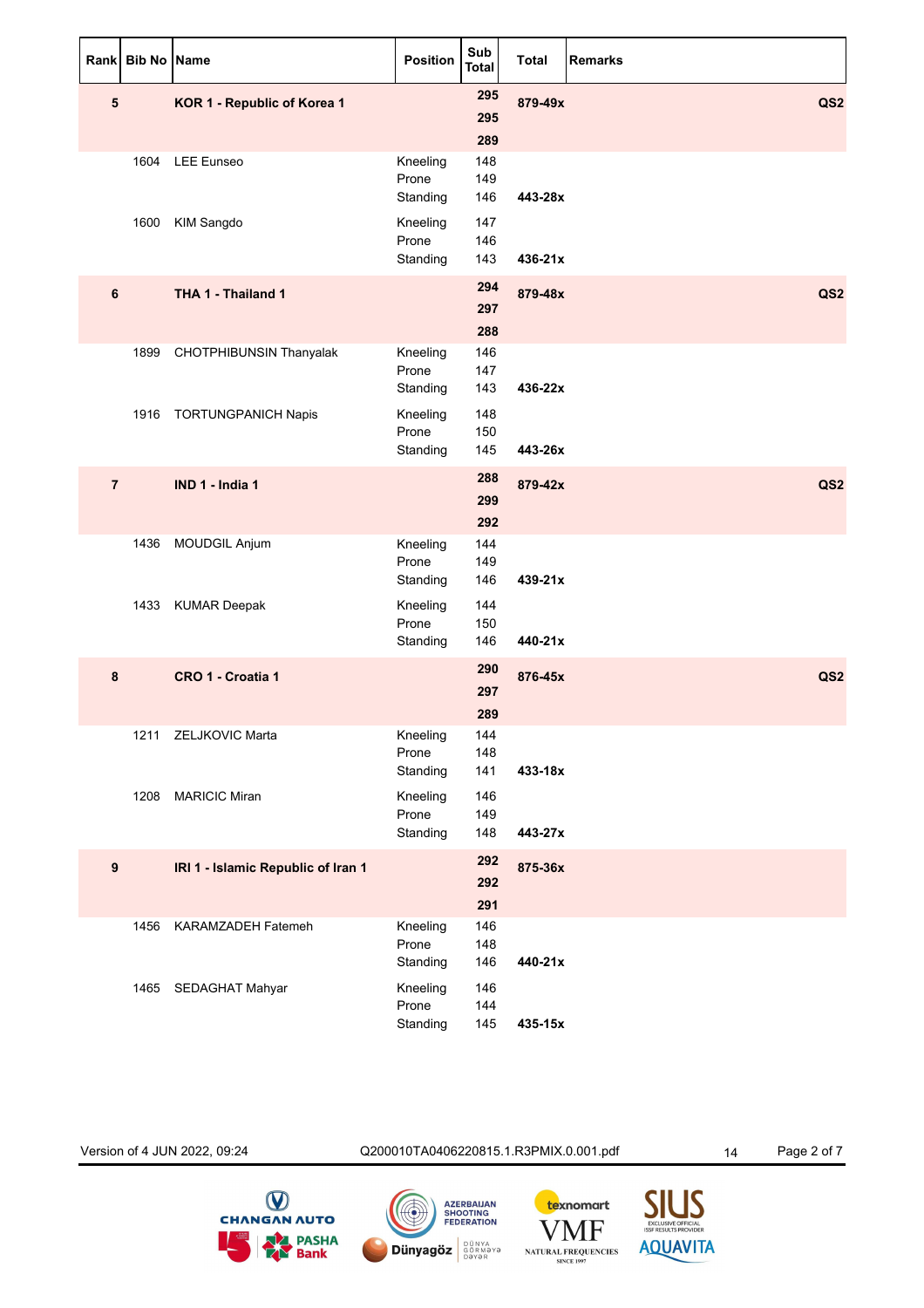|    | Rank Bib No Name |                                    | Position                      | Sub<br><b>Total</b> | <b>Total</b> | <b>Remarks</b> |
|----|------------------|------------------------------------|-------------------------------|---------------------|--------------|----------------|
| 10 |                  | <b>UKR 1 - Ukraine 1</b>           |                               | 297<br>296<br>281   | 874-48x      |                |
|    |                  | 1988 SUKHORUKOVA Viktoriya         | Kneeling<br>Prone<br>Standing | 148<br>148<br>140   | 436-23x      |                |
|    | 1989             | <b>TSARKOV Oleh</b>                | Kneeling<br>Prone<br>Standing | 149<br>148<br>141   | 438-25x      |                |
| 11 |                  | <b>AUT 1 - Austria 1</b>           |                               | 292<br>298<br>284   | 874-41x      |                |
|    | 1034             | <b>HOFMANN Olivia</b>              | Kneeling<br>Prone<br>Standing | 148<br>149<br>140   | 437-23x      |                |
|    |                  | 1040 RUMPLER Gernot                | Kneeling<br>Prone<br>Standing | 144<br>149<br>144   | 437-18x      |                |
| 12 |                  | IRI 2 - Islamic Republic of Iran 2 |                               | 283<br>297<br>292   | 872-42x      |                |
|    | 1457             | KHEDMATI Najmeh                    | Kneeling<br>Prone<br>Standing | 138<br>148<br>145   | 431-17x      |                |
|    | 1458             | NEKOUNAM Amir Mohammad             | Kneeling<br>Prone<br>Standing | 145<br>149<br>147   | 441-25x      |                |
| 13 |                  | KAZ 1 - Kazakhstan 1               |                               | 291<br>297<br>284   | 872-33x      |                |
|    |                  | 1557 LE Alexandra                  | Kneeling<br>Prone<br>Standing | 144<br>148<br>144   | 436-14x      |                |
|    |                  | 1578 YURKOV Yuriy                  | Kneeling<br>Prone<br>Standing | 147<br>149<br>140   | 436-19x      |                |
| 14 |                  | <b>DEN - Denmark</b>               |                               | 289<br>294<br>288   | 871-38x      |                |
|    | 1246             | <b>IBSEN Rikke Maeng</b>           | Kneeling<br>Prone<br>Standing | 145<br>146<br>146   | 437-21x      |                |
|    | 1247             | JAKOBSEN Esben                     | Kneeling<br>Prone<br>Standing | 144<br>148<br>142   | 434-17x      |                |

Version of 4 JUN 2022, 09:24 Q200010TA0406220815.1.R3PMIX.0.001.pdf 14 Page 3 of 7SIUS<br>EXCLUSIVE OFFICIAL<br>ISSE RESULTS PROVIDER **CHANGAN AUTO**  $\bigcirc$ **AZERBAIJAN<br>SHOOTING<br>FEDERATION** texnomart VMF **DA** PASHA **AQUAVITA Dünyagöz** BÖNYA NATURAL FREQUENCIES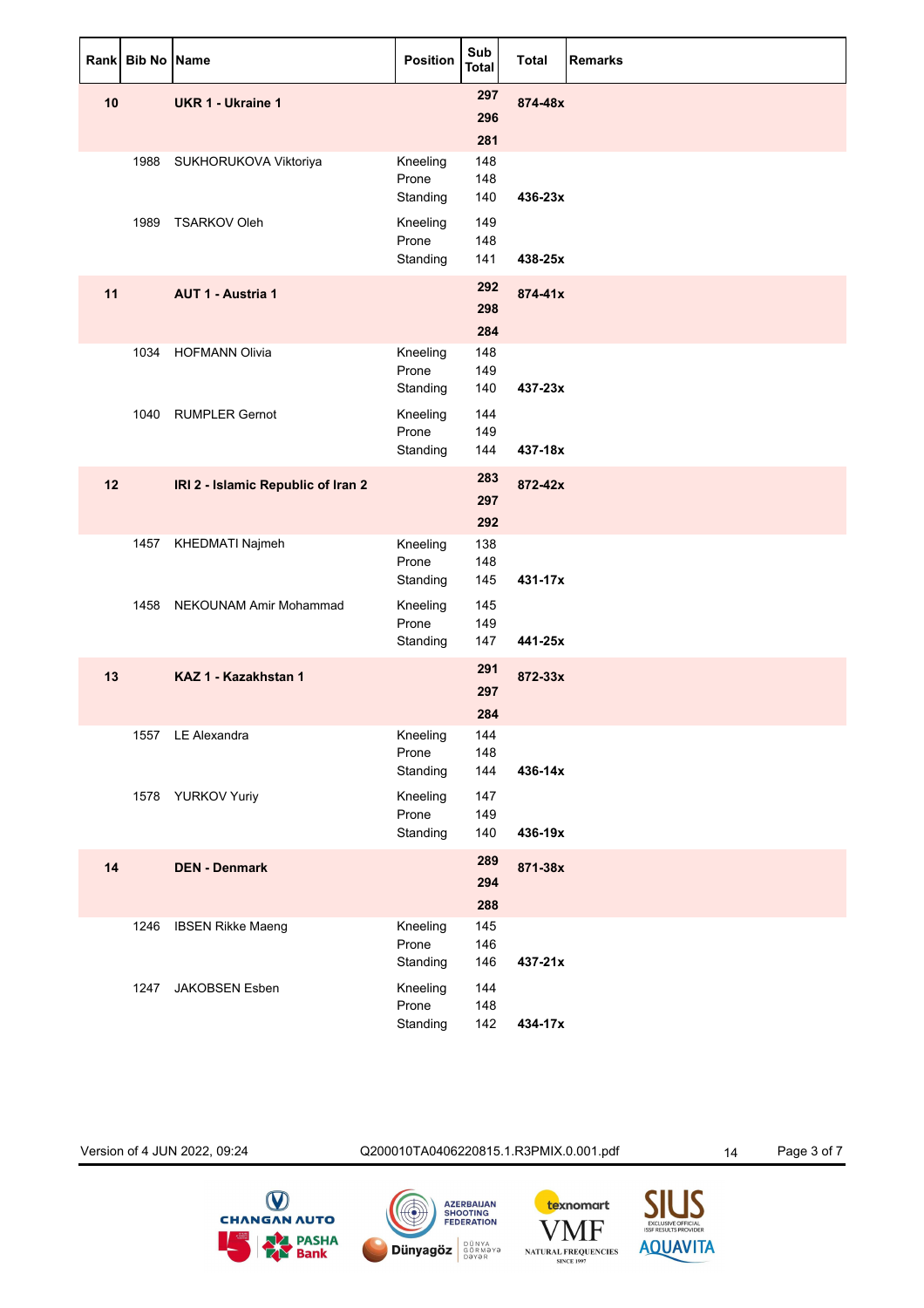|    | Rank Bib No Name |                          | Position                      | Sub<br><b>Total</b> | <b>Total</b> | <b>Remarks</b> |
|----|------------------|--------------------------|-------------------------------|---------------------|--------------|----------------|
| 15 |                  | NOR 2 - Norway 2         |                               | 291<br>293<br>286   | 870-29x      |                |
|    |                  | 1712 REKSTEN Johanna     | Kneeling<br>Prone<br>Standing | 147<br>145<br>144   | 436-14x      |                |
|    |                  | 1707 BERNHOFT-OSA Tobias | Kneeling<br>Prone<br>Standing | 144<br>148<br>142   | 434-15x      |                |
| 16 |                  | JPN 2 - Japan 2          |                               | 293<br>295<br>281   | 869-41x      |                |
|    |                  | 1519 HIRATA Shiori       | Kneeling<br>Prone<br>Standing | 146<br>146<br>141   | 433-18x      |                |
|    |                  | 1526 SHIMADA Atsushi     | Kneeling<br>Prone<br>Standing | 147<br>149<br>140   | 436-23x      |                |
| 17 |                  | POL 2 - Poland 2         |                               | 289<br>292<br>286   | 867-39x      |                |
|    | 1752             | KOCHANSKA Natalia        | Kneeling<br>Prone<br>Standing | 143<br>145<br>143   | 431-17x      |                |
|    |                  | 1755 KOWALEWICZ Maciej   | Kneeling<br>Prone<br>Standing | 146<br>147<br>143   | 436-22x      |                |
| 18 |                  | OMA - Oman               |                               | 290<br>294<br>283   | 867-28x      |                |
|    |                  | 1733 AL TARSHI Amina     | Kneeling<br>Prone<br>Standing | 144<br>147<br>140   | 431-10x      |                |
|    |                  | 1722 AL BALUSHI Issam    | Kneeling<br>Prone<br>Standing | 146<br>147<br>143   | 436-18x      |                |
| 19 |                  | KAZ 2 - Kazakhstan 2     |                               | 286<br>293<br>287   | 866-37x      |                |
|    | 1540             | ALTUKHOVA Arina          | Kneeling<br>Prone<br>Standing | 141<br>146<br>144   | 431-17x      |                |
|    | 1561             | MALINOVSKIY Konstantin   | Kneeling<br>Prone<br>Standing | 145<br>147<br>143   | 435-20x      |                |

Version of 4 JUN 2022, 09:24 Q200010TA0406220815.1.R3PMIX.0.001.pdf 14 Page 4 of 7SIUS<br>EXCLUSIVE OFFICIAL<br>ISSE RESULTS PROVIDER **CHANGAN AUTO**  $\bigcirc$ **AZERBAIJAN<br>SHOOTING<br>FEDERATION** texnomart VMF **PASHA**<br>**Bank AQUAVITA Dünyagöz** BÖNYA NATURAL FREQUENCIES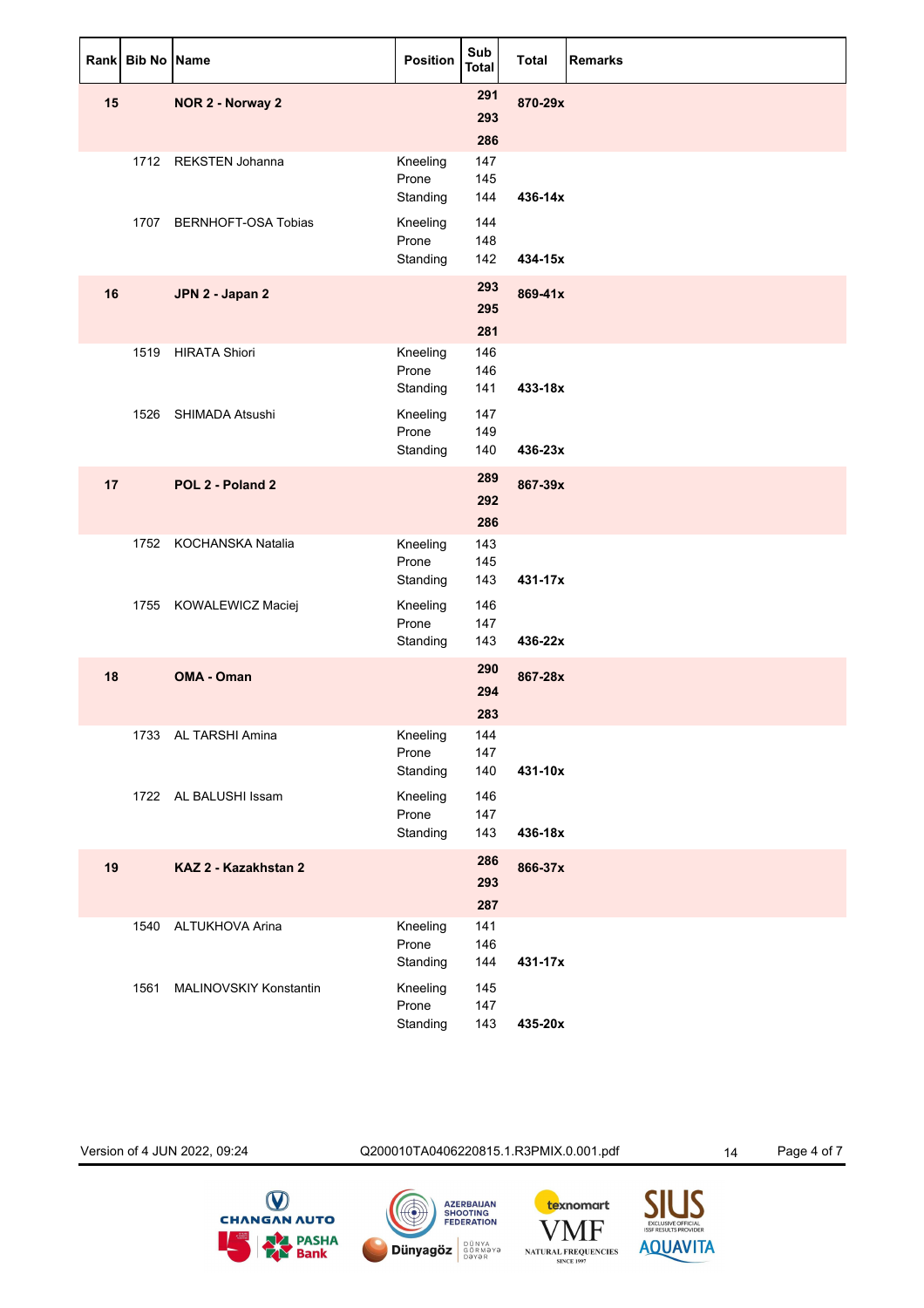| Rank | <b>Bib No Name</b> |                                    | <b>Position</b>               | Sub<br><b>Total</b> | <b>Total</b> | <b>Remarks</b> |
|------|--------------------|------------------------------------|-------------------------------|---------------------|--------------|----------------|
| 20   |                    | <b>AUT 2 - Austria 2</b>           |                               | 289<br>295<br>282   | 866-32x      |                |
|      |                    | 1036 KOECK Rebecca                 | Kneeling<br>Prone<br>Standing | 145<br>148<br>145   | 438-15x      |                |
|      |                    | 1043 THUM Andreas                  | Kneeling<br>Prone<br>Standing | 144<br>147<br>137   | 428-17x      |                |
| 21   |                    | THA 2 - Thailand 2                 |                               | 288<br>294<br>283   | 865-36x      |                |
|      |                    | 1905 MOHPRASIT Jayden Jitrawee     | Kneeling<br>Prone<br>Standing | 144<br>146<br>143   | 433-18x      |                |
|      |                    | 1917 VONGSUKDEE Thongphaphum       | Kneeling<br>Prone<br>Standing | 144<br>148<br>140   | 432-18x      |                |
| 22   |                    | NOR 1 - Norway 1                   |                               | 288<br>296<br>281   | 865-36x      |                |
|      |                    | 1710 LOVSETH Mari Bardseng         | Kneeling<br>Prone<br>Standing | 146<br>148<br>142   | 436-20x      |                |
|      |                    | 1715 VOSS Martin Nesvik            | Kneeling<br>Prone<br>Standing | 142<br>148<br>139   | 429-16x      |                |
| 23   |                    | CRO 2 - Croatia 2                  |                               | 288<br>293<br>282   | 863-34x      |                |
|      |                    | 1203 BOROVIC Tanja                 | Kneeling<br>Prone<br>Standing | 145<br>145<br>139   | 429-18x      |                |
|      | 1209               | MIKULJAN Andrija                   | Kneeling<br>Prone<br>Standing | 143<br>148<br>143   | 434-16x      |                |
| 24   |                    | <b>AUS - Australia</b>             |                               | 287<br>298<br>278   | 863-33x      |                |
|      | 1021               | ROSSITER Victoria Michelle Venning | Kneeling<br>Prone<br>Standing | 143<br>148<br>141   | 432-14x      |                |
|      | 1022               | <b>SAMPSON Dane</b>                | Kneeling<br>Prone<br>Standing | 144<br>150<br>137   | 431-19x      |                |

Version of 4 JUN 2022, 09:24 Q200010TA0406220815.1.R3PMIX.0.001.pdf 14 Page 5 of 7







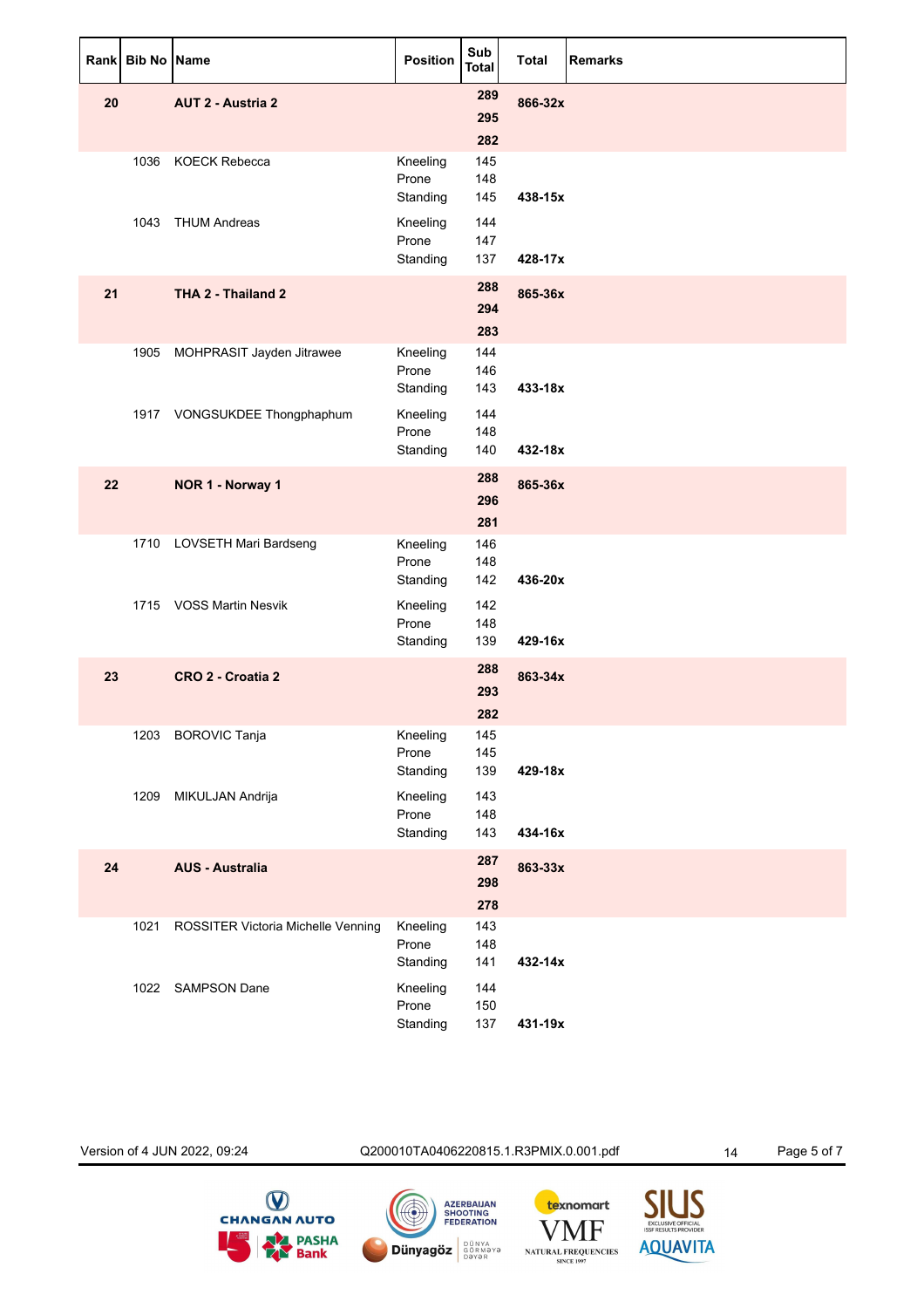|    | Rank Bib No Name |                             | Position                      | Sub<br><b>Total</b> | <b>Total</b> | <b>Remarks</b> |
|----|------------------|-----------------------------|-------------------------------|---------------------|--------------|----------------|
| 25 |                  | <b>BAN 1 - Bangladesh 1</b> |                               | 283<br>291<br>289   | 863-21x      |                |
|    |                  | 1107 TABASUM Nafisha        | Kneeling<br>Prone<br>Standing | 136<br>145<br>149   | 430-8x       |                |
|    | 1097             | ALI Mohamad                 | Kneeling<br>Prone<br>Standing | 147<br>146<br>140   | 433-13x      |                |
| 26 |                  | JPN 1 - Japan 1             |                               | 290<br>292<br>278   | 860-34x      |                |
|    |                  | 1521 MATSUMOTO Yasuyo       | Kneeling<br>Prone<br>Standing | 146<br>145<br>137   | 428-16x      |                |
|    | 1518             | <b>ENDOH Masaya</b>         | Kneeling<br>Prone<br>Standing | 144<br>147<br>141   | 432-18x      |                |
| 27 |                  | BRN 1 - Bahrain 1           |                               | 290<br>290<br>277   | 857-30x      |                |
|    |                  | 1152 ALDOSERI Safa          | Kneeling<br>Prone<br>Standing | 145<br>142<br>139   | 426-15x      |                |
|    | 1160             | <b>HAJI Mahmood</b>         | Kneeling<br>Prone<br>Standing | 145<br>148<br>138   | 431-15x      |                |
| 28 |                  | <b>BAN 2 - Bangladesh 2</b> |                               | 280<br>291<br>279   | 850-22x      |                |
|    |                  | 1103 HASAN Sayeda Atkia     | Kneeling<br>Prone<br>Standing | 138<br>143<br>139   | 420-8x       |                |
|    | 1099             | CHOWDHURY Shovon            | Kneeling<br>Prone<br>Standing | 142<br>148<br>140   | 430-14x      |                |
| 29 |                  | <b>UZB - Uzbekistan</b>     |                               | 283<br>291<br>273   | 847-29x      |                |
|    | 2023             | <b>TOKHIROVA Mukhtasar</b>  | Kneeling<br>Prone<br>Standing | 142<br>145<br>143   | 430-13x      |                |
|    | 2020             | SOKOLOV Nikita              | Kneeling<br>Prone<br>Standing | 141<br>146<br>130   | 417-16x      |                |

Version of 4 JUN 2022, 09:24 Q200010TA0406220815.1.R3PMIX.0.001.pdf 14 Page 6 of 7SIUS<br>EXCLUSIVE OFFICIAL<br>ISSE RESULTS PROVIDER **CHANGAN AUTO**  $\bigcirc$ **AZERBAIJAN<br>SHOOTING<br>FEDERATION** texnomart VMF **DA** PASHA **AQUAVITA Dünyagöz** BÖNYA NATURAL FREQUENCIES